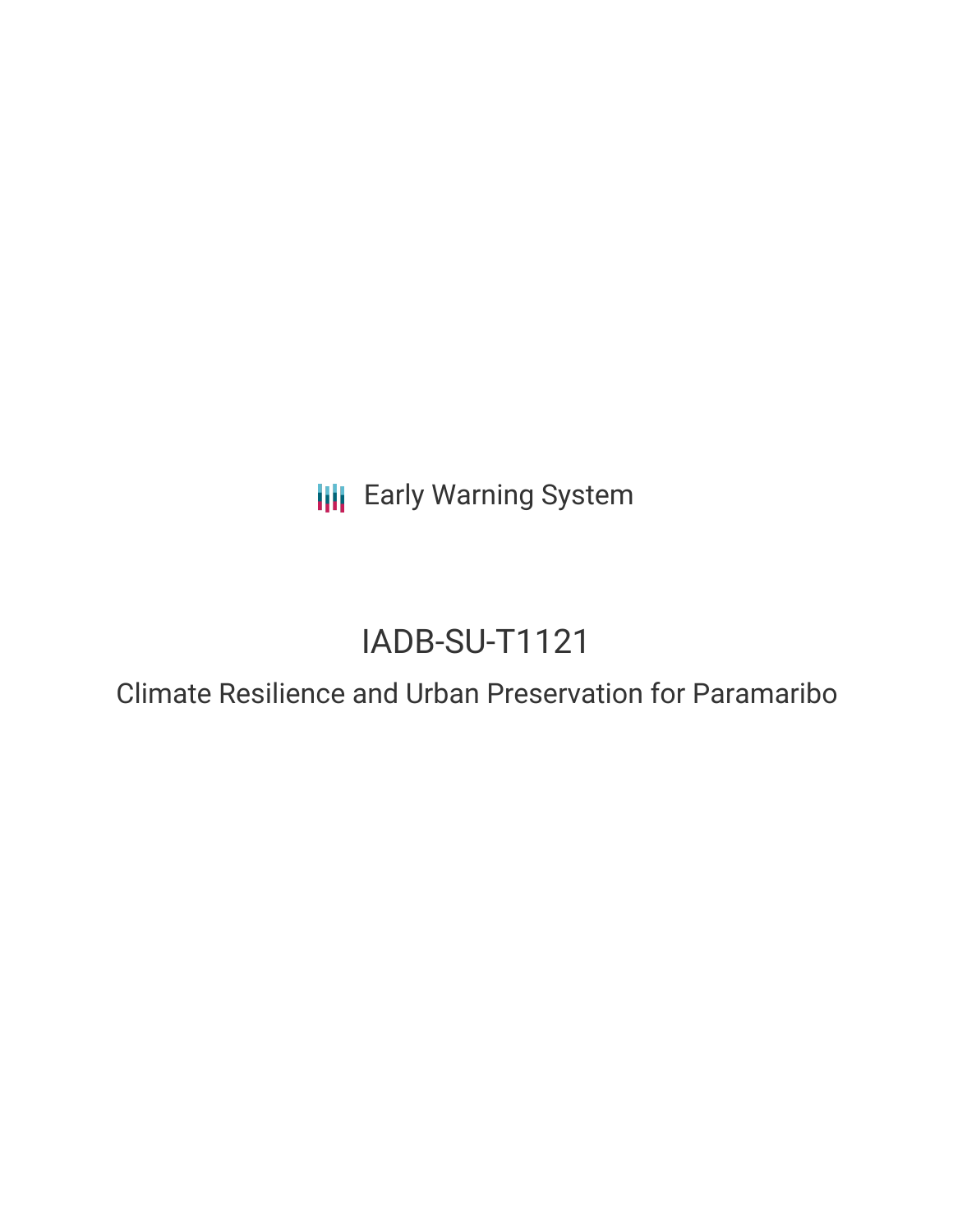

## **Quick Facts**

| <b>Countries</b>               | Suriname                               |
|--------------------------------|----------------------------------------|
| <b>Financial Institutions</b>  | Inter-American Development Bank (IADB) |
| <b>Status</b>                  | Active                                 |
| <b>Bank Risk Rating</b>        | B                                      |
| <b>Voting Date</b>             | 2019-07-02                             |
| <b>Borrower</b>                | Government of Suriname                 |
| <b>Sectors</b>                 | <b>Technical Cooperation</b>           |
| <b>Investment Type(s)</b>      | Grant                                  |
| <b>Investment Amount (USD)</b> | $$0.75$ million                        |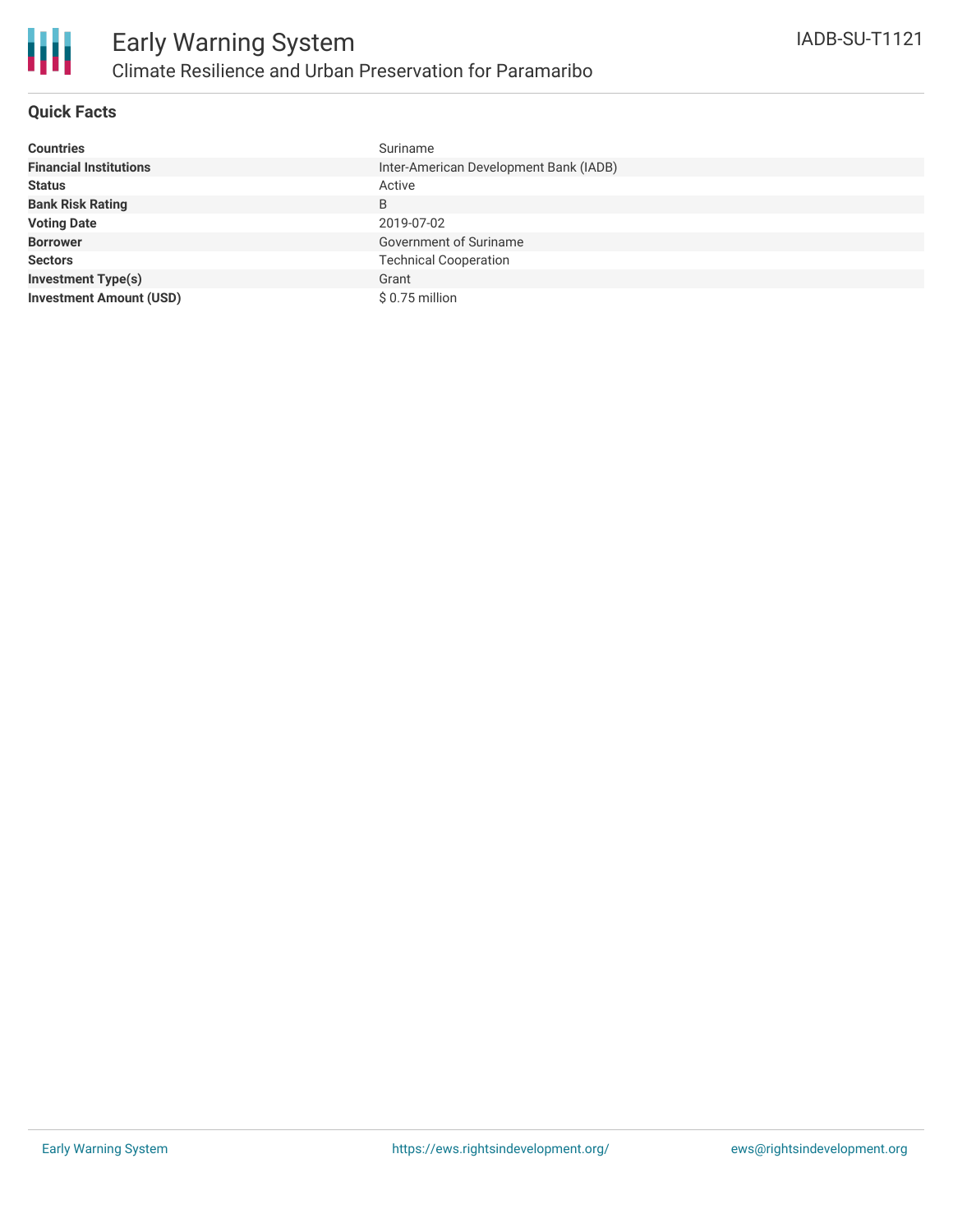

## **Project Description**

This TC will support the Government of Suriname advancing the implementation of key activities that aim to build climate resilience in Paramaribo and preserve its Historic Center, by financing: (i) the development and dissemination of a City-level Adaptation Strategy and Action Plan; (ii) final designs and bidding documents for infrastructure works; and (iii) a Drainage Management Plan for Paramaribo including the acquisition of maintenance equipment.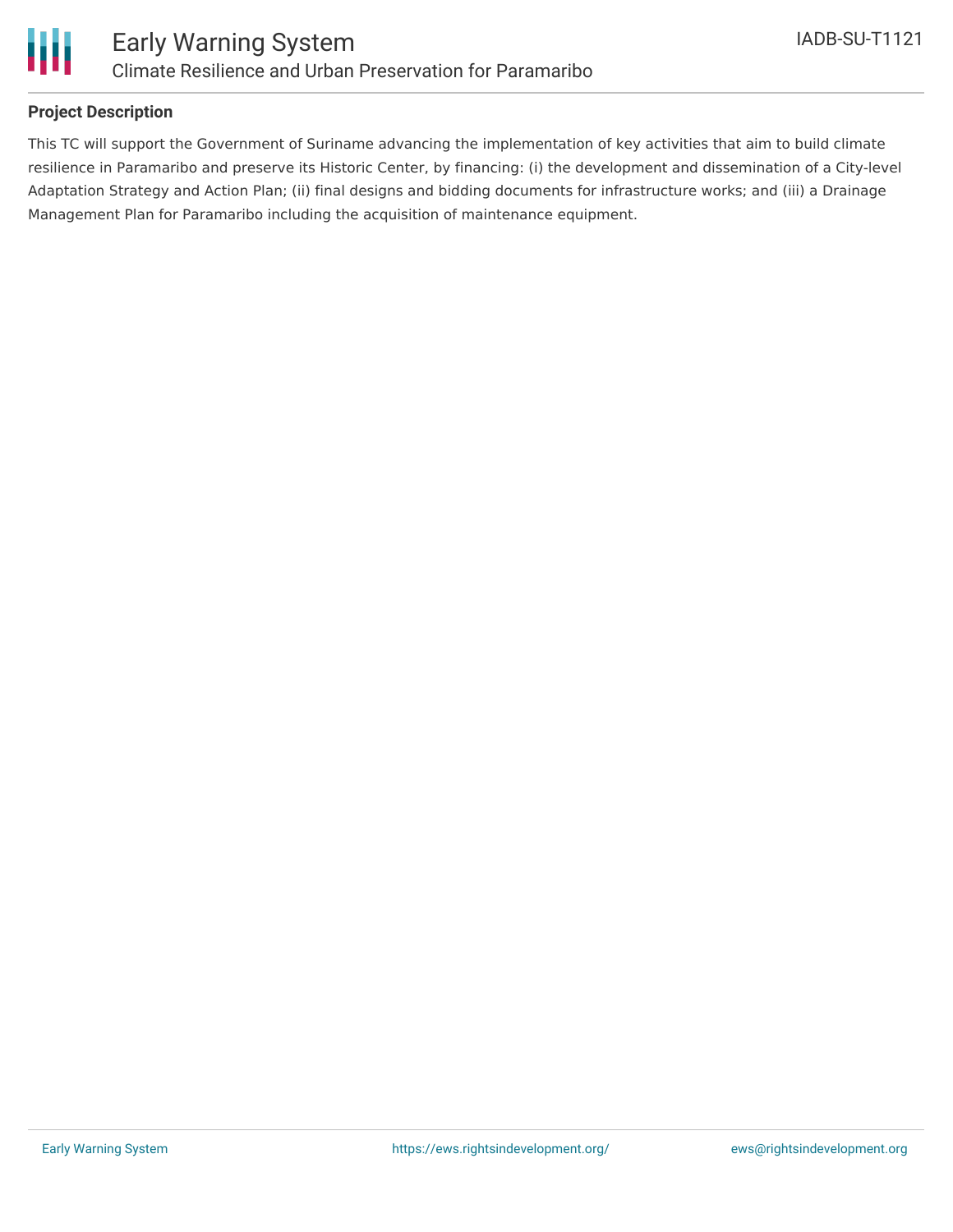

### **Investment Description**

• Inter-American Development Bank (IADB)